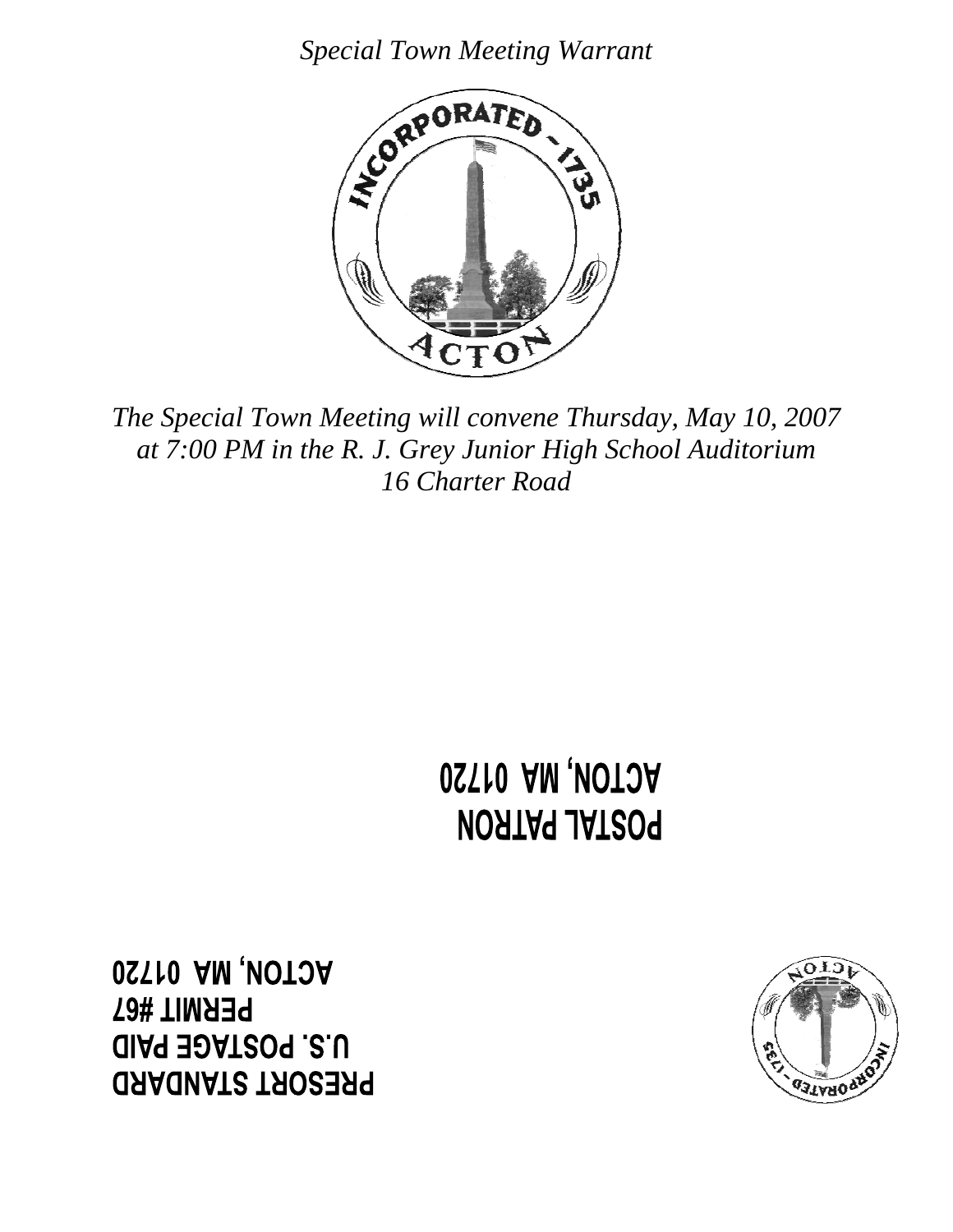To either of the Constables of the Town of Acton, Greetings:

In the name of the Commonwealth of Massachusetts, you are hereby directed to notify the legal voters of said Town of Acton, qualified to vote at Town Meeting for the transaction of town affairs, to meet in the R. J. Grey Junior High School Auditorium, 16 Charter Road, Acton, on Thursday, May 10, 2007 at 7:00 PM for a Special Town Meeting, by posting a copy of this Warrant by you attested, at each of the places as directed by vote of the Town, fourteen days at least before the tenth day of May 2007**,** then and there to act on the following article:

# **ARTICLE 1 ESTABLISH TEMPORARY MORATORIUM ON THE PERMITTING**  (Two-thirds vote) **OF WIRELESS COMMUNICATION FACILITIES**

WHEREAS, the U. S. Congress enacted the Telecommunications Act of 1996 (the "Telecom Act") to, among other things, remove regulatory barriers and encourage competition among wireless communications companies to promote the development of nationwide wireless communications networks;

WHEREAS, in response to the efforts of the wireless industry to site wireless communications facilities throughout Massachusetts following the enactment of the Telecom Act, the Town added Section 3.10 to the Town's Zoning Bylaw to regulate the siting, construction, size and modification of wireless communications facilities within the geographical boundaries of the Town of Acton ("Acton");

WHEREAS, since the Town first adopted said Section 3.10, the wireless telecommunications industry has experienced rapidly evolving technology, a demand for a substantially expanded range of wireless communications services, and a resulting increase in demand for siting additional wireless facilities;

WHEREAS, many Acton residents and public officials have become concerned that said Section 3.10 and the Town's related land use regulations currently in effect are no longer adequate for the appropriate regulation of such changing wireless communications industry, nor do they provide sufficient definitive criteria with which the Town's Planning Board and Zoning Board of Appeals can properly evaluate and condition the siting and design of these new generations of wireless telecommunications facilities;

WHEREAS, believing it prudent and appropriate for the Town to address the aforesaid concerns, on April 10, 2007, Town Meeting voted to ask the Town's Board of Selectmen to form a committee (the "Wireless Study Committee") to conduct a comprehensive study to review, re-evaluate and consider possible amendments to the current provisions of the Zoning Bylaw governing the permitting and construction of new wireless communications facility towers to adequately and appropriately address the aforesaid concerns;

WHEREAS, the Town believes that a temporary moratorium on the further filing and processing of permit applications for new wireless communications facilities proposed to be sited within Acton that currently require a special permit from the Planning Board under said Section 3.10 is necessary to allow the Wireless Study Committee sufficient time to undertake a comprehensive study and analysis with respect to regulating the siting within Acton of wireless communications facilities and, if appropriate, develop proposed amendments to said Section 3.10 and other applicable provisions of the Zoning Bylaw and/or other applicable laws and regulations governing land use within Acton that will update the regulation of, including but not limited to, the location, height, size, appearance and other aspects of wireless communications facilities;

NOW, THEREFORE, BE IT RESOLVED that the amendment to the Zoning Bylaw set forth below be adopted to establish a temporary moratorium on the issuance of permits for wireless communications facilities proposed to be sited within Acton in order for the Town to update its zoning and land use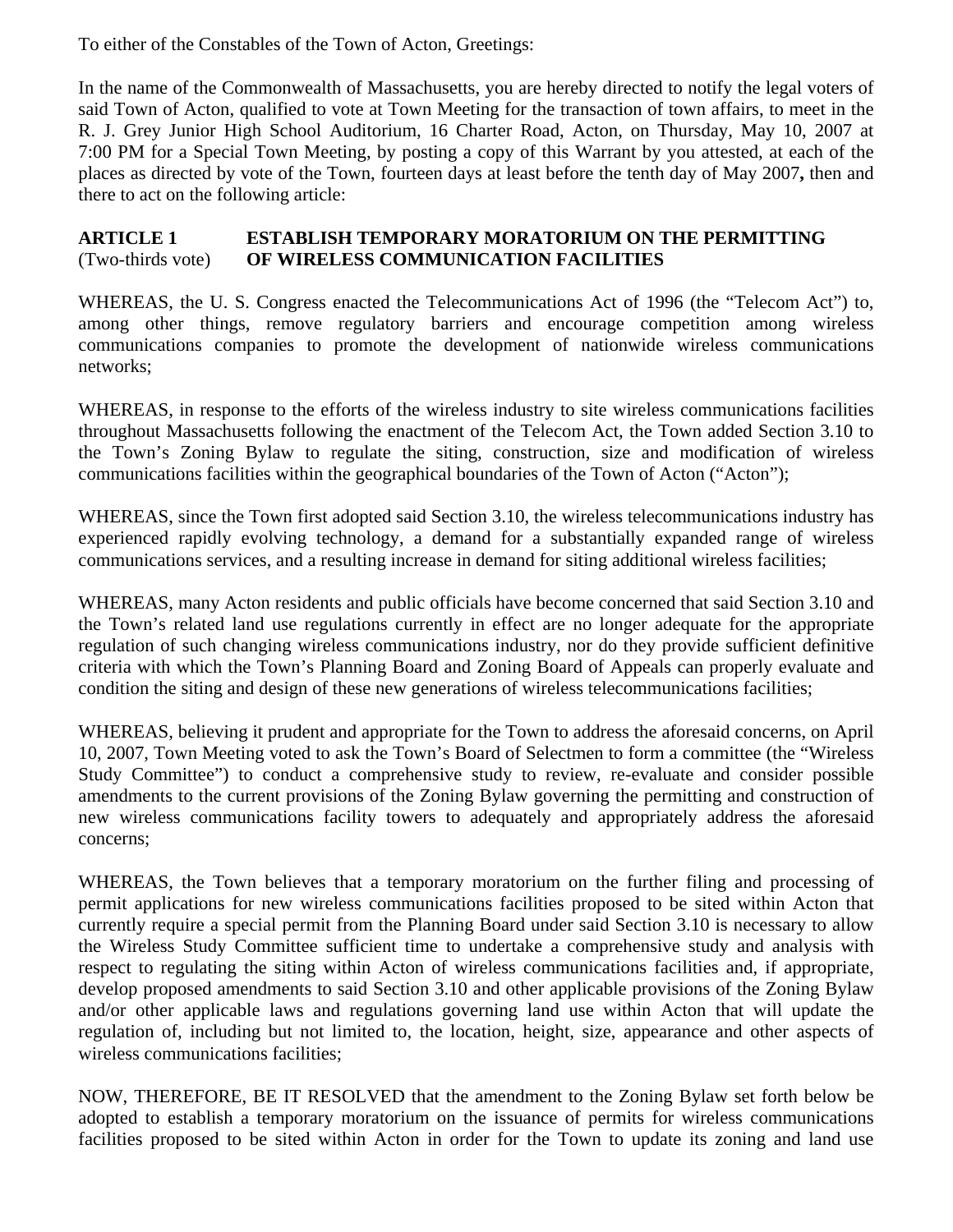policies governing wireless telecommunications facilities to be able to address the demands of the rapidly changing wireless communications industry.

IN FURTHERANCE OF THIS RESOLUTION, the following changes to the Zoning Bylaw of Acton are hereby enacted:

Add the following new Section 3.11 to the Zoning Bylaw:

"Section 3.11 Temporary Moratorium on Wireless Communications Facilities Including Towers, Antennas and Related Equipment used for Transmitting or Receiving Telecommunication Signals Within in the Town.

### 3.11.1 Purpose

The purpose of the temporary moratorium is to give the Town time to conduct a comprehensive study to review, re-evaluate and consider possible amendments to the current provisions of this Bylaw governing the permitting and construction of new wireless communications facility towers to adequately and appropriately address the concerns of the Town that such current provisions of this Bylaw are no longer adequate for the appropriate regulations of the rapidly changing technologies and service demands of the wireless communications industry in a manner consistent with the Federal Telecommunications Act of 1996 (the "Telecom Act").

## 3.11.2 Justification

There have been significant changes in the federal law regulating wireless communications facilities since the enactment of the Telecom Act; and

Since the enactment of the Telecom Act and the Town first regulated Wireless Communications Facilities through the adoption of Section 3.10 of this Bylaw, the wireless telecommunications industry has experienced rapidly evolving technology, a demand for a substantially expanded range of wireless communications services, and a resulting increase in demand for siting additional wireless facilities; and

The Town of Acton has a limited number of potential sites which would be suitable for the construction of wireless communications facilities; and

Said Section 3.10 and the Town's related land use regulations currently in effect are no longer adequate for the appropriate regulation of such changing wireless communications industry, nor do they provide sufficient definitive criteria with which the Town's Planning Board and Zoning Board of Appeals can properly evaluate and condition the siting and design of these new generations of wireless telecommunications facilities; and

The Town needs adequate time to conduct a comprehensive study to review, re-evaluate and consider possible amendments to the current provisions of this Bylaw governing the permitting and construction of new Wireless Communications Facilities to adequately and appropriately address the concerns of the Town that such current provisions of this Bylaw are no longer adequate for the appropriate regulations of the rapidly changing technologies and service demands of the wireless communications industry.

Now, therefore, and consistent with the rationale provided above and consistent with the Town's powers and authority under the Massachusetts Zoning Act and the Telecom Act, and the Town's coincident obligations thereunder*,* the Town adopts the following temporary moratorium with respect to the permitting of Wireless Communications Facilities.